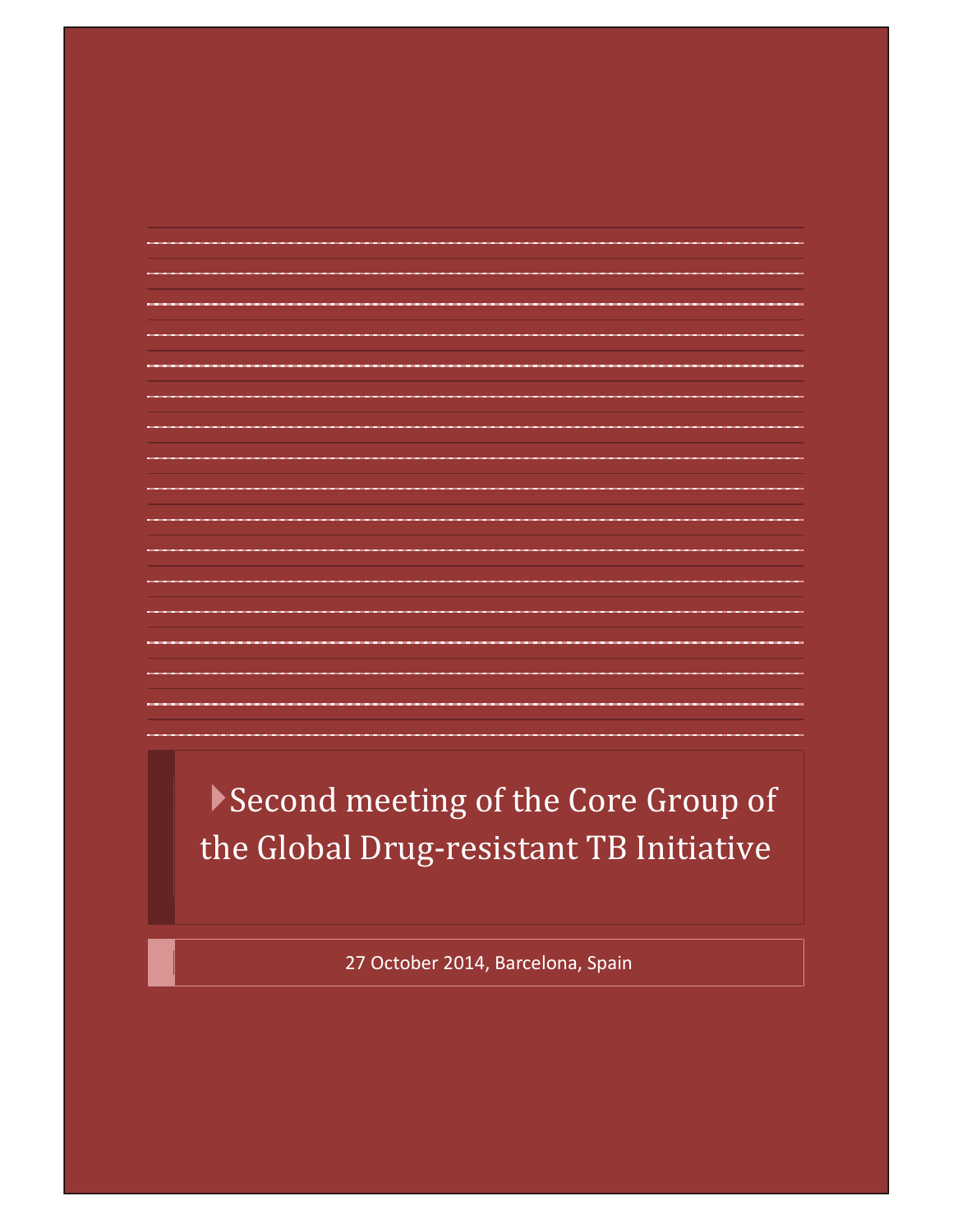#### **Table of Contents**

| TB Infection Prevention and Control (IC) sub-group discussions and request to GDI  13 |  |
|---------------------------------------------------------------------------------------|--|
|                                                                                       |  |
|                                                                                       |  |
|                                                                                       |  |
|                                                                                       |  |
|                                                                                       |  |

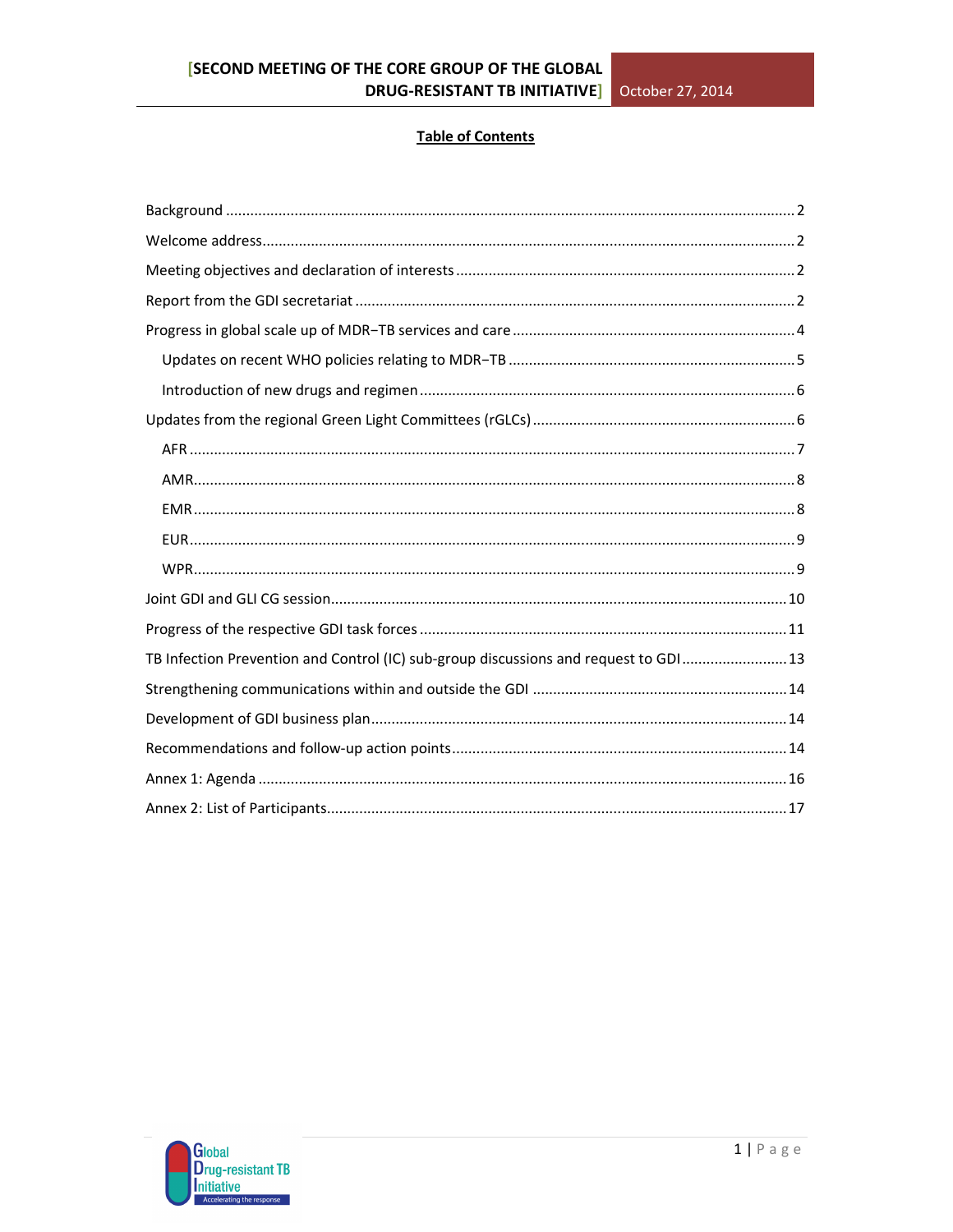# **Background**

The first meeting of the Global Drug-resistant TB Initiative (GDI) Core Group (CG) was held in Geneva in May 2014, and this was the second GDI CG meeting coordinated by the GDI secretariat housed in the Laboratories, Diagnostics and Drug resistance (LDR) unit of the Global TB Programme (GTB)/WHO.

# Welcome address

Dr Charles Daley, Chair of the CG welcomed the participants and informed them about the purpose of the meeting, along with an overview of the agenda. He reminded participants of the tasks that need to be accomplished by CG before the close of the meeting.

# Meeting objectives and declaration of interests

The meeting objectives as presented by Dr Fraser Wares, GDI Secretariat were:

- To follow up on recommendations and action points agreed upon during 1st GDI CG meeting and subsequent monthly teleconferences;
- To provide an update on progress in global scale up of MDR−TB services and care;
- To provide an update on the progress of the respective GDI Task Forces, and the request of the Infection Control (IC) sub−group;
- To strengthen communication within GDI, and between the GDI and partners including the GF; and
- To discuss the GDI "Business Plan" and the work plan for 2014−15.

Dr Wares also presented the summary of the interests declared by all CG members participating in the meeting. Of all CG members, 12 declared no interests as per the WHO 'declaration of interests' format, whilst 3 CG members declared interests which were considered no conflict of interest.

# Report from the GDI secretariat

In the subsequent session, Dr Wares presented the actions taken by the GDI Secretariat on the recommendations made during the  $1<sup>st</sup> CG$  meeting. The activities undertaken against each of the recommendation are as listed below:

- 1. Organise monthly GDI CG calls on the first Wednesday of each month
	- Monthly conference calls using WebEx have been regularly held since the  $1<sup>st</sup>$  GDI CG meeting, with a total of 5 CG conference calls held to date.
- 2. Plan for the next GDI CG meeting on 27 October 2014 in Barcelona, close to Union conference. The meeting will also be an opportunity for task forces (TF) to present and discuss their action plan along with progress on the plan to the CG members
	- 2<sup>nd</sup> GDI CG meeting being held on 27 October as planned in Barcelona. TF leaders to present actions taken to date in subsequent sessions.
- 3. Publish a GDI newsletter in close coordination with the taskforce on advocacy
	- The 1<sup>st</sup> issue GDI newsletter was published in August 2014. This has been widely circulated electronically through the GDI listserv and hard copies are being distributed through the WHO booth at The Union conference.
- 4. Maintain GDI webpages on the Stop TB Partnership (TBP) website. Immediate action is to update it with a summary of the GDI CG meeting

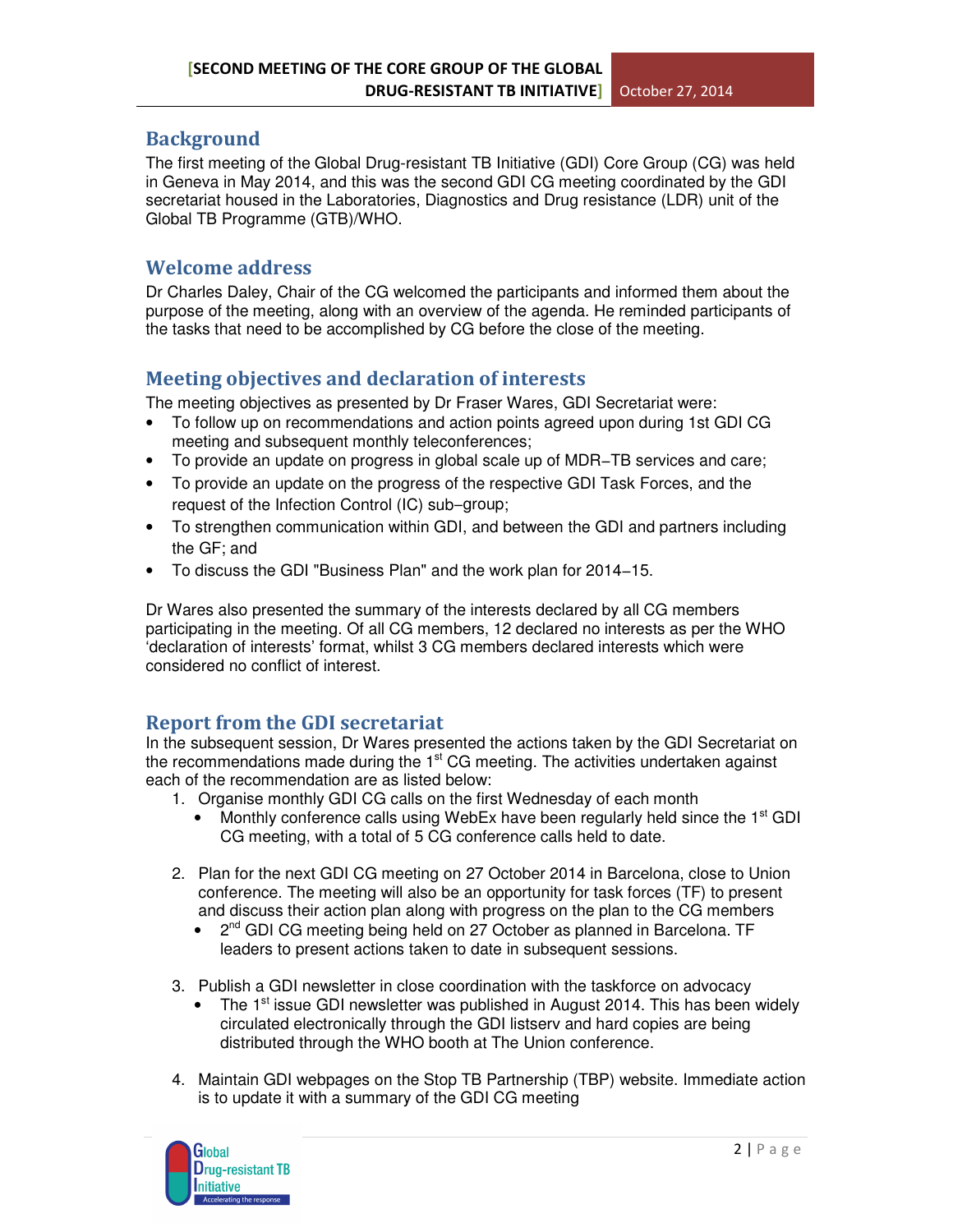- GDI webpages are being regularly maintained and updated. There are also plans to highlight progress of the 3 TFs and create a repository of tools developed by the TFs on the GDI webpages.
- 5. To circulate the MDR-TB burden estimates consensus document among GDI CG members for inputs prior to its presentation to WHO STAG for TB meeting in June 2014 for endorsement and subsequent dissemination.
	- Draft document was circulated to GDI CG and GDI members in late May 2014 for comments prior to submission to WHO STAG−TB in June 2014. All comments were incorporated into the subsequent versions of the document.
- 6. To prepare and circulate a concept note among CG members to seek innovative funding from the Global Fund (GF) and other agencies for MDR-TB scale-up activities.
	- Draft outline of the "GDI Business Plan" was circulated to CG members in early September 2014. The plan is to be discussed in  $2^{nd}$  GDI CG meeting.
- 7. To organise a webinar on QuanTB in coordination with the GDF.
	- A webinar presentation of QuanTB by MSH was organised during the CG conference call on 4 June 2014.

### **Other actions taken by the secretariat**

- Maintained the GDI listserv which now has more than 300 subscribers. This is an open listserv and any interested person can subscribe to it.
- Oversaw administrative and contractual process for distribution of funding to the 3 GDI Task Forces on Advocacy, Patient Centred Care (PCC) and Research.
- Participated and coordinated with the rGLCs for the external evaluation of the 'GLC MoU' between the GF and WHO. The evaluation report is being discussed within the GF, and is expected to be presented to the GF Senior Management in November 2014 for decision on future arrangements of the GF to support PMDT activities. Decision of the GF will be communicated to all relevant stakeholders as soon as it is available.
- Drafted a proposal for FY 2014 USAID funding of the GDI. Any decision on funding mechanisms is pending due to the transition of the hosting of the TBP Secretariat from WHO to UNOPS as from 1 January 2015.
- Initiated preparations for the 2015 Annual GDI Forum (combined with the Annual GLI meeting and 3<sup>rd</sup> GDI CG meeting), during the week of 27 April-1 May 2015.
- Oversaw discussions of requested transition of the Infection Control sub−group from the TB/HIV WG to the GDI.
- Maintained coordination with the GLI Secretariat and GDF on relevant issues.
- Co−ordinated with the Sentinel Project for paediatric Drug−Resistant TB, and supported a training workshop on paediatric TB and DR–TB in PR of China, October 2014.
- Oversaw finalisation of WHO's training manuals of the "Management of DR−TB. Training for staff working at DR−TB treatment centres".

The CG members were informed that whilst there are sufficient funds available for holding the 2015 Annual GDI Forum and two face to face GDI CG meetings in 2015, there is as yet no funding available for any activities of the GDI.

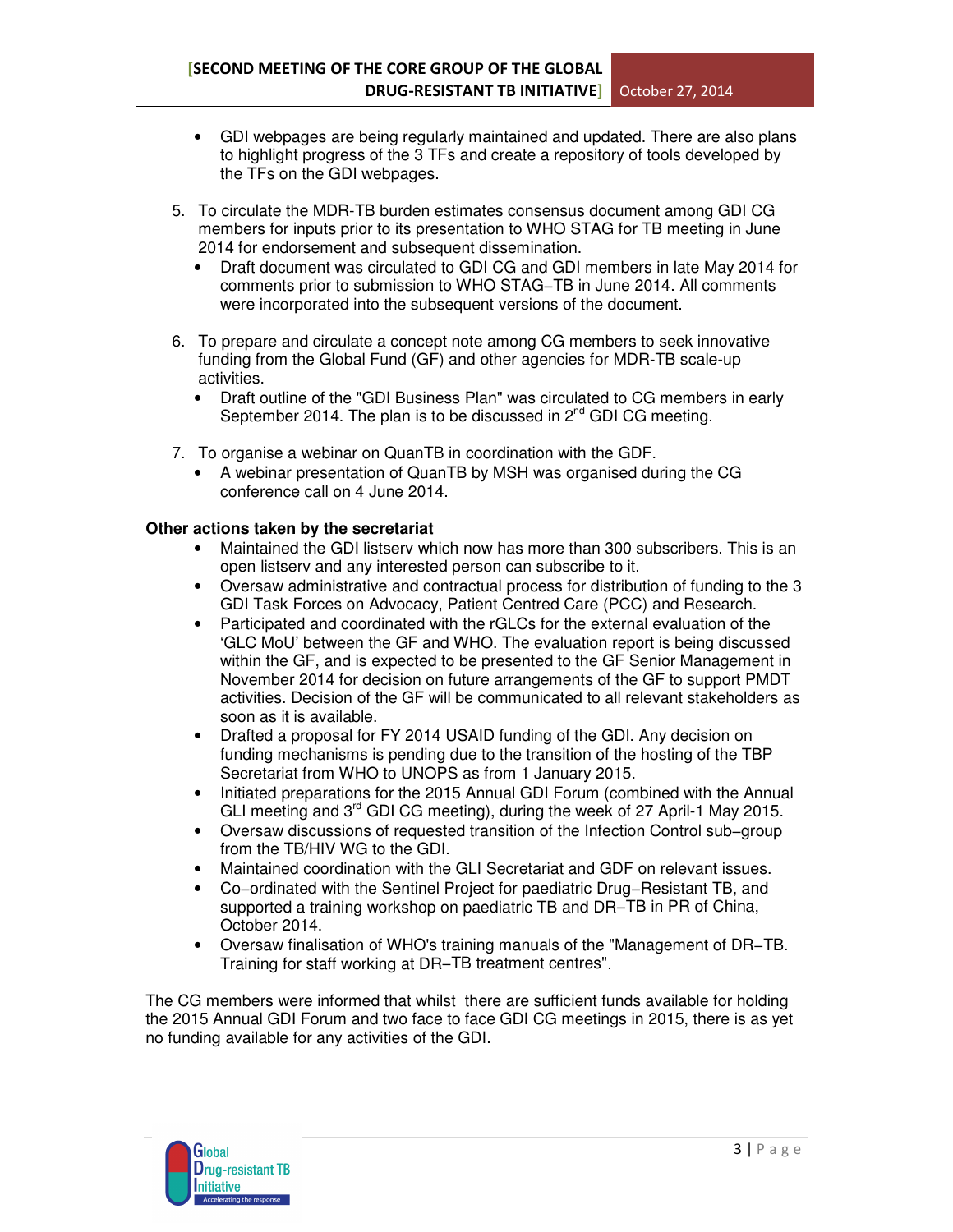# Progress in global scale up of MDR−TB services and care

An update on the progress in global scale-up of MDR−TB services and care was provided by Dr Dennis Falzon, LDR Unit, WHO/GTB. Key highlights were:

- In 2013, about 480,000 new MDR-TB cases were estimated to have emerged, whilst 210,000 MDR-TB patients died.
- The WHO/GLI SRL Network, now comprised of 33 laboratories, provides long-term technical assistance to countries. 152 countries and territories reported having a formal link with a partner SRL in 2013.
- Analysis of trends during 2008−2013 shows that, at the global level, the proportion of new cases with MDR-TB remains unchanged at about 3.5%. However, serious MDR-TB epidemics in some countries jeopardise progress.
- Globally, 8.5% of new bacteriologically positive and 17% of retreatment TB cases were reported to have had a drug-susceptibility test (DST) for rifampicin in 2013 − well short of the Global Plan targets of 20% and 100% respectively, set for 2015.
- In MDR-TB patients, the detection of resistance to fluoroquinolones and second-line injectable drugs has important implications for their treatment. In 2013, only 23% of MDR-TB patients had DST results reported for these two classes of drugs – again well short of the Global Plan target of 100% set for 2015.
- In 2013, the number of RR-/MDR-TB cases notified to WHO globally totalled >136,000 (compared to 111,000 in 2012) – an increase of 23% on 2012. However only about 97,000 TB cases were reported to have started MDR-TB treatment in 2013, or about 45% of the Global Plan target for that year. The ratio of enrolled to diagnosed cases was lower than 60% in 10 high MDR-TB burden countries in 2013 and lowest in Myanmar (34%), South Africa (41%), and Tajikistan (30%).
- In the 2011 cohort, the proportion of MDR-TB patients with a successful outcome averaged about 48% globally. Of the 126 countries reporting outcomes for 2011 cohorts, 29 achieved or exceeded the Global Plan target of 75% success.
- Among 1,269 XDR-TB patients in 40 countries for whom outcomes were reported in the 2011 cohort, overall 22% completed treatment successfully and 35% died, whilst 10% failed treatment and 33% were lost to follow up or their treatment outcome was not evaluated.
- By the end of 2013, at least 24 countries reported having used bedaquiline to treat a total of 186 patients as part of compassionate use, expanded access and under normal programmatic conditions. Three quarters of these patients were reported by Armenia, South Africa and Swaziland.

As per the report, key challenges to the MDR-TB response include growing gaps between the number of MDR-TB cases detected and numbers started on treatment, poor treatment outcomes due to health system weaknesses and inadequate drug regimens, and insufficient funding for care and research.

The CG members expressed reservations on the global funding gap (7.8%) for MDR-TB in 2014, based on data reported by countries this year. The CG members were of the view that the USD1.9 billion is a significant underestimation of the true total requirement for PMDT, and that the calculation may have included figures higher than actual contributions from

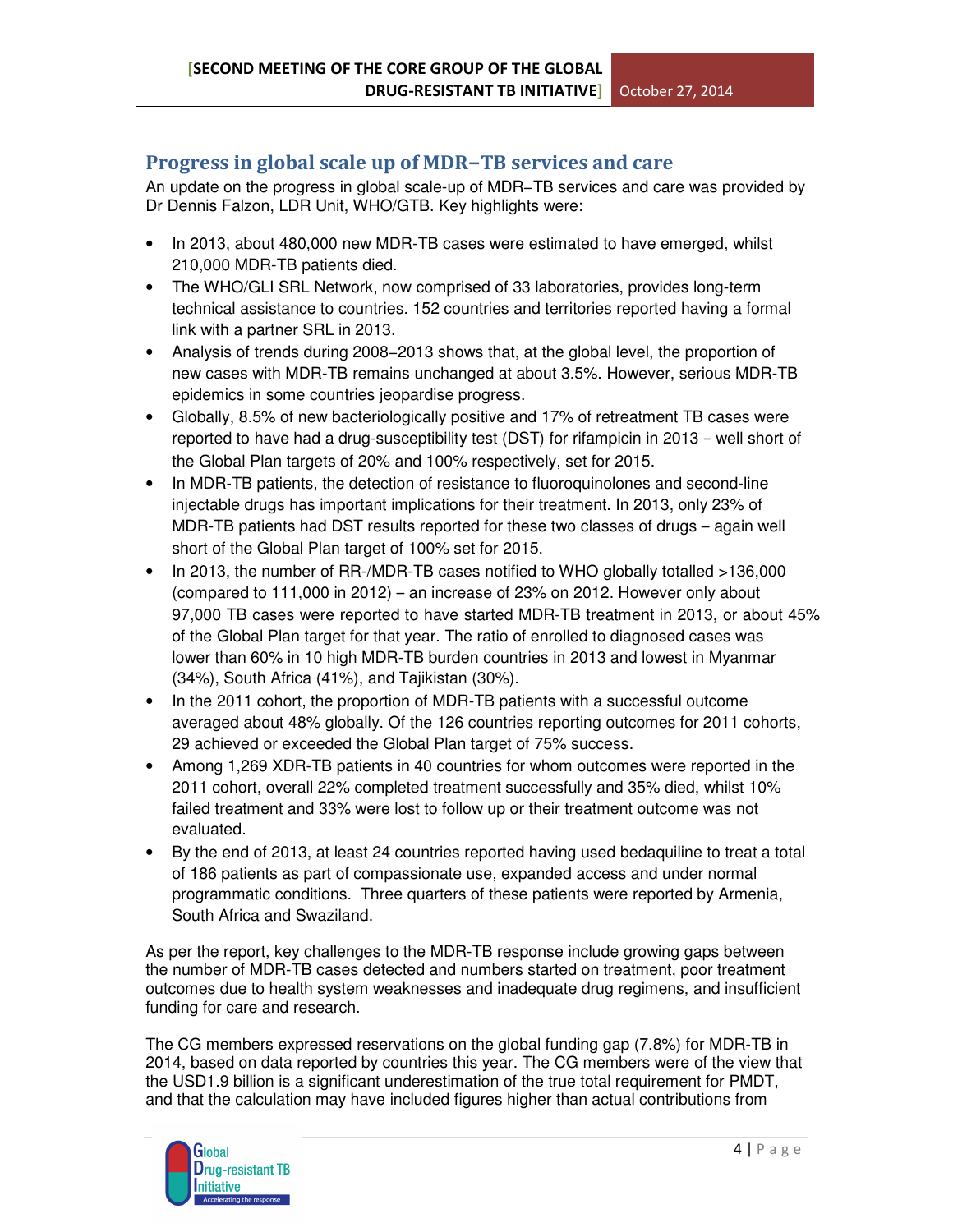many countries and also may not have adequately factored in the added costs to increase detection and improve treatment success rates for MDR-TB patients.

### Updates on recent WHO policies relating to MDR−TB

Dr Ernesto Jaramillo, LDR Unit, WHO/GTB, presented an overview of recent updates to WHO MDR-TB related polices and guidelines. Interim guidelines for use of bedaquiline were published in 2013, and interim guidelines for delamanid have also now been launched in October 2014. Another recent addition to WHO guidance documents has been the "Companion Handbook to WHO guidelines for the Programmatic Management of Drugresistant Tuberculosis", that was launched in August 2014. Due to the release of the WHO interim guidelines for the use of delamanid, the Handbook is already under revision with  $2^{nd}$ next edition likely to be available in November 2014. The Handbook is meant to serve as a reference document for various levels of health care staff and programme managers.

WHO's PMDT training modules for staff working at DR-TB management centres will be published before the end of 2014. Additionally, a framework for engagement of all health care providers in MDR-TB care is being finalised after wide consultations with various partners, and is planned to be available before the end of 2014.

WHO guidance on the use of shorter regimens for the treatment of DR-TB cases has been available on WHO's website since 2012. Study protocols compliant with WHO's position statement are now being implemented in Benin, Burkina Faso, Burundi, Cameroon, Central African Republic, Côte d'Ivoire, DR Congo, Lao PDR, Niger, Rwanda, Swaziland and Uzbekistan.

The WHO handbook on pharmacovigilance for medicines used in the treatment of TB is now also available in French and Russian.

### **Next steps: updating of policies in 2015**

Several updates to WHO guidelines and policies are planned in 2015, including updates to the 2011 WHO guidelines for PMDT. The guidelines are expected to include updated information on:

- Safety and efficacy of group 5 second-line drugs (SLDs);
- Re-grouping of SLDs;
- Treatment of XDR-TB;
- Treatment of mono/polyresistance;
- Models of care for patients without treatment options; and
- Social support to enhance treatment adherence and improve quality of life.

An update is also expected on the emerging ethical issues in MDR-TB management to include:

- Caring for patients who are a source of infection but have no effective treatment alternatives;
- Forced repatriation of legal and illegal migrant TB patients;
- TB management in prisons;
- Advocacy for TB in the era of DR-TB;
- Ethics of preventive therapy in the context of TB elimination; and
- Management of MDR-TB in children.

WHO's current Infection Control guidelines were issued in 2009. Hence updating of WHO's policy guidelines on TB infection Control will start in 2015 following the well-established GRADE process used by WHO for policy development.

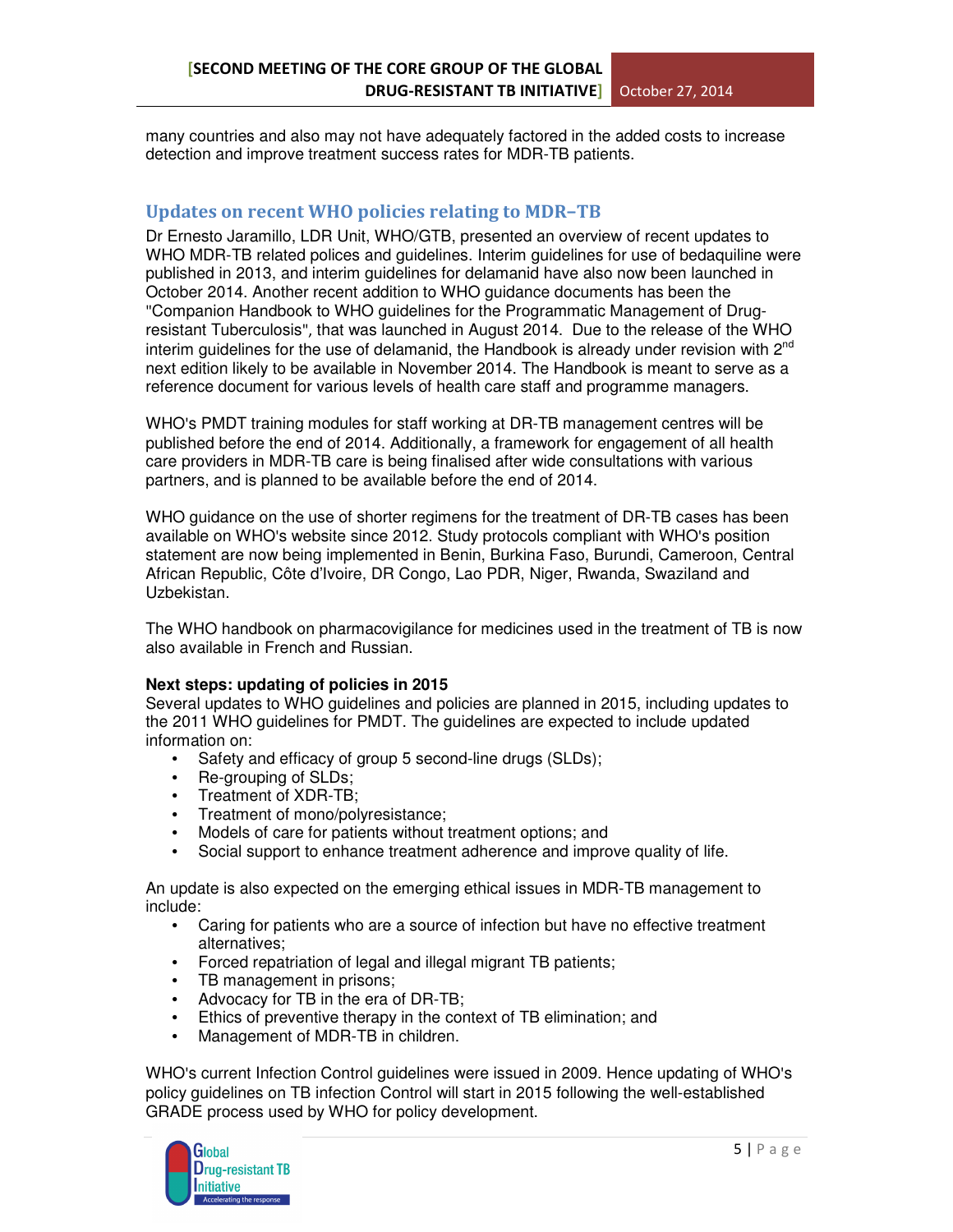The CG members expressed interest in being actively involved during 2015 in the development of these various updated WHO guidelines.

# Introduction of new drugs and regimen

Dr Christian Lienhardt, PSI Unit, WHO/GTB, presented the WHO policy and strategy for introduction of new drugs and regimen. The key principles stated in the WHO Strategic Plan for rational introduction of new TB drugs and regimens in countries are:

- Need for combination regimen(s);
- Adaptation to largely variable country settings (health and NTP infrastructure, geography, demography, TB epidemiology, level of preparedness, etc.);
- Ensure equitable access to safe and quality-assured new drugs for all patients in needs;
- Link with measures to prevent misuse of the drugs; and
- Multistage and pluri-partner process.

The 5 steps for introduction of drugs, as spelt out in the strategic plan are:

- Determination of the type of evidence & data to be required by WHO to recommend the use of new drug(s)/regimen(s) for the treatment of TB, and production of technical information notes;
- Development of a "*Policy Development Framework*" to establish recommendation for the introduction of new TB drugs/regimens in countries;
- Series of Expert consultations to evaluate new TB drugs/regimens coming out of the pipeline and revise/update treatment guidelines as appropriate;
- Recommendations and TA for introduction in countries; and
- Market introduction.

Further details on the subject are available at http://www.who.int/tb/new\_drugs/en/index.html

Country preparedness is key to the introduction of new drugs, and it is important to have the necessary background information on the respective Health System and NTP infrastructures, and on the epidemiological data ("know your epidemics") for effective implementation. The main issues to be addressed include a working mechanism for delivery of drugs, assessment and understanding of risks to individuals (ADRs, DDIs) and implications, risk of resistance development, and feasibility of potential public health impact and costeffectiveness.

WHO is launching a Policy Implementation Package (PIP) for the introduction of new drugs during the Union Conference in October 2014. The goal of the PIP is to support countries in preparing for their introduction of new TB drugs and/or regimens, based on WHO policy guidance, in order to better serve patients and communities in need. The PIP includes minimum requirements for country preparedness and planning, implementation plan for introduction of new TB drugs or regimens, pharmacovigilance and drug resistance surveillance, private sector engagement, systems approach for ensuring uninterrupted supply of quality-assured medicines and undertaking operational research.

# Updates from the regional Green Light Committees (rGLCs)

All chairs of the rGLCs (except SEAR) presented the progress of the response to MDR-TB in their respective Regions, the challenges currently faced and possible solutions. Dr Hind Satti, Chair AFR rGLC, Dr Raimond Armengol, Chair AMR rGLC, Dr Essam Elmoghazy, Chair

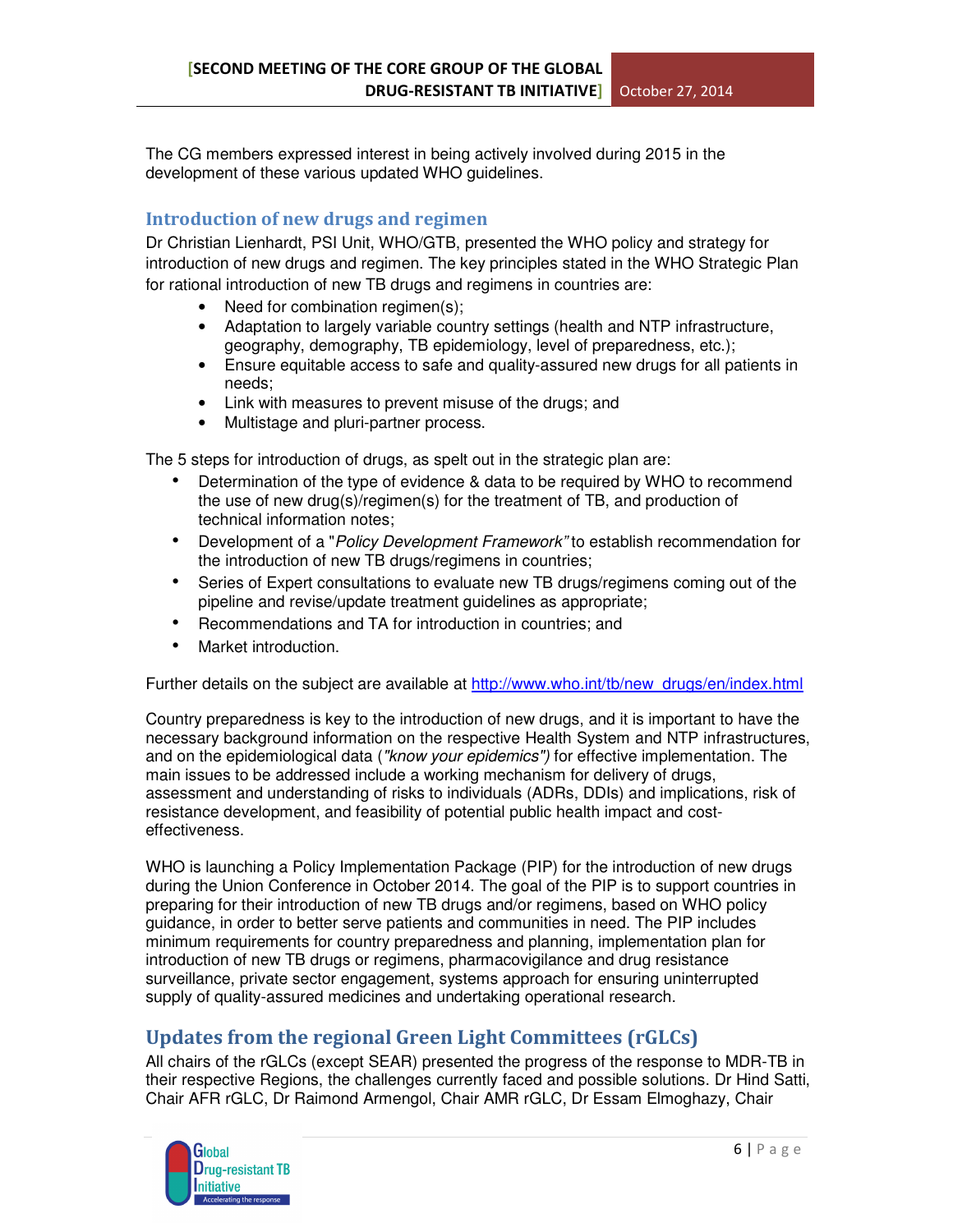EMR rGLC, Dr Andrey Maryandyshev, Chair EUR rGLC, and Dr Lee B Reichman, Chair WPR rGLC, provided updates on the activities of the respective rGLCs. Dr Rohit Sarin, Chair SEAR rGLC could not attend the meeting and hence no presentation from SEAR was made to the meeting.

### AFR

To address the challenges in MDR-TB care in the region, the AFR rGLC has promoted human capacity strengthening for MDR-TB by supporting training courses in Ouidah – Benin and KEMRI-Kenya. Two training courses took place in 2013 where 46 participants from 18 countries received training in TB, TB/HIV and MDR-TB. A PMDT consultant training workshop for AFR will be conducted in late November 2014 in Durban.

In 2014 the rGLC secretariat received at least 30 requests from the GDF to review country's orders of 2nd line medicines. As a consequence of efforts, there have been less emergency requests and stock outs of drugs.

The rGLC is also working in coordination with laboratory experts to implement a wellfunctioning EQA Programme for National reference laboratories (NRLs) in Africa. The region plans to conduct a 'Stepwise Laboratory quality Implementation Process Towards Accreditation' (SLIPTA) and joint GLI assessment of NRLs in Africa and facilitate the accreditation of NRLs. The region also plans training of a pool of TB laboratory experts to provide services to TB laboratories in Africa, and hence decrease the reliance on external consultants.

In 2014, a total of 15 technical and monitoring missions were undertaken to countries with the aim of country support for DR-TB and DRS. However there is a significant backlog in conducting requested missions.

The 1<sup>st</sup> face to face meeting of the rGLC committee was in Brazzaville in July 2013. A 2<sup>nd</sup> informal meeting took place during the Union Conference in Paris last November. The committee members have been reviewing the reports from country missions and providing advice in addition to taking part in some of the missions that have taken place in the countries. The next rGLC face to face meeting is proposed in December 2014.

The African (AFR) region notified more than 18,000 RR/MDR-TB cases in 2012, whilst the number fell to just over 13,500 in 2013. The MDR-TB treatment success has marginally improved from 46% for 2010 cohort to 47% for the 2011 cohort.

Despite large balance in funds (around USD 1m), a major challenge faced by the AFR rGLC is the lack of a full time dedicated staff to support r-GLC. There is also an inadequate supply of consultants for MDR-TB in the African Region. Recently countries have been busy with their GF Concept Notes leaving little time for monitoring missions. It was also stated that there is only one laboratory focal person at WHO Regional Office to support 47 countries. The recent Ebola epidemic has also increased pressure on the already limited staff at AFRO.

The CG members expressed their severe concerns over the unacceptable delay in hiring of the rGLC focal point in the Region. A number of CG members raised the issue of whether alternative or interim solutions could be found outside of AFRO to bridge this gap. The members also urged the rGLC secretariat to utilise all available human resources with the various partners working in the Region to assist in the provision of the required TA to the countries in the region.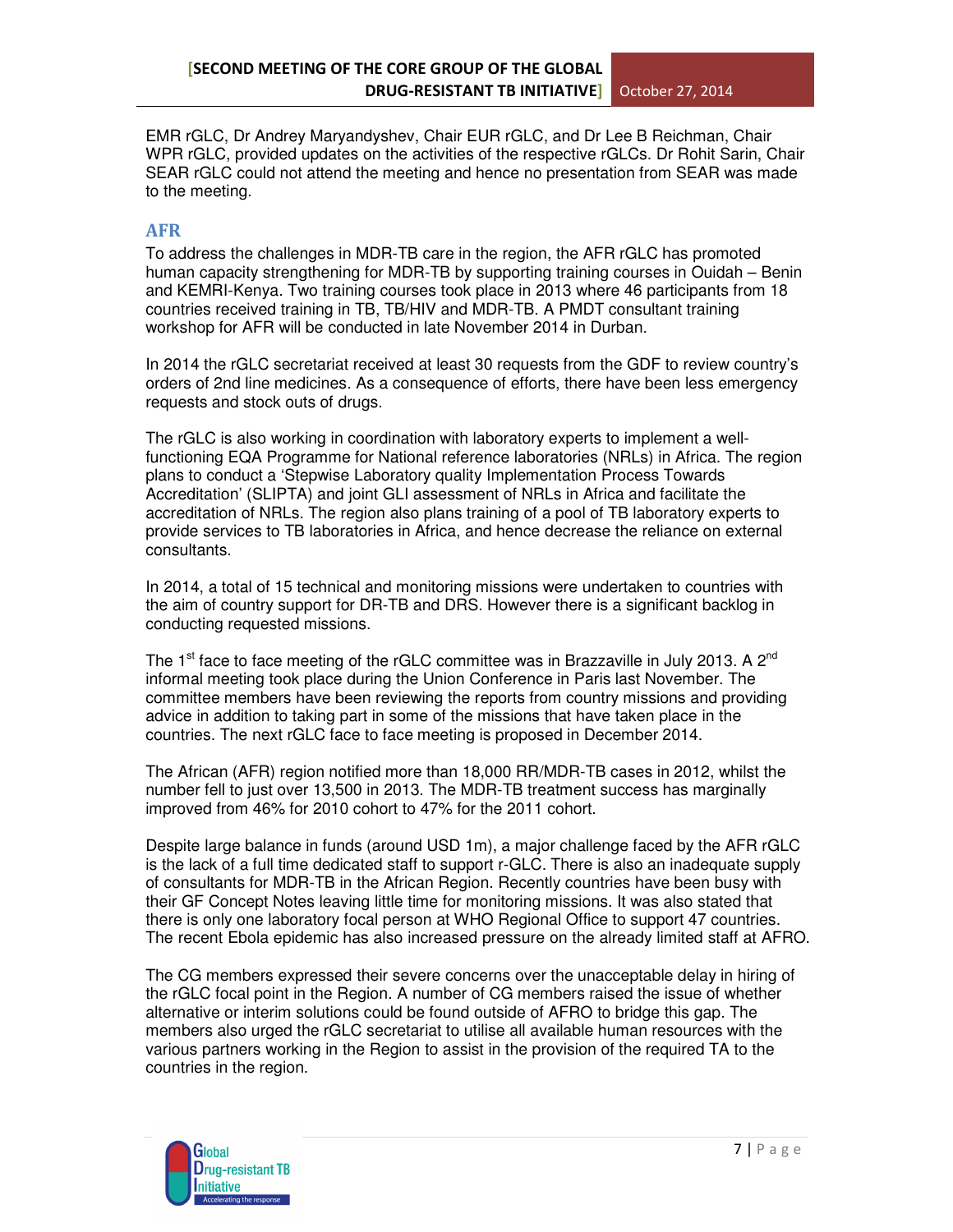### AMR

AMR rGLC has held 5 meetings in 2014 (2 face to face, and 3 via conference calls). Monitoring missions were conducted to 16 countries, and country support was provided for SLD requests.

The AMR rGLC has supported the expansion of DST capacity in the region. As of now, there are culture facilities in 24 countries and DST for FLD in 22 countries. DST for SLD is now available in 16 countries, with an additional 8 countries utilising facilities outside their respective countries. Rapid molecular test are also expanding with Xpert MTB/Rif now available in 17 countries (101 units in 2014) and Line Probe Assay (LPA) in 11 countries.

The Committee coordinates international transfers of MDR-TB patients specifically to ensure that transferred patients reach the correct destination in order to continue the proper treatment in the country of arrival. Technical assistance is provided continuously by internet and during the monitoring missions. To boost the HR capacity for TA, a tutoring programme for 16 professionals was organised during the year. There have also been training courses in PMDT - 1 international MDR-TB programmatic management course and several other national courses.

The Region faces challenges with limited funds for carrying out the rGLC activities as there is a decreasing number of countries eligible for GF support under the NFM mechanism. The Committee has also noticed slow implementation of the recommendations provided during the rGLC monitoring missions. There is a limited political commitment in many countries, including budgetary limitations at country level for PMDT. Most of the countries supported by the GF depend almost exclusively on this grant for PMDT activities.

### EMR

The EMR rGLC held its  $3<sup>rd</sup>$  meeting in April 2014, with the  $4<sup>th</sup>$  meeting planned for November 2014. The committee also held a teleconference during September 2014 to follow up on the implementation of the action plan 2014-2015. Continuous communication online is extended between countries, rGLC secretariat and members of the committee.

Based on regional situation analysis and update of the regional strategic plan the following priority activities were selected for the 2014-2015 work plan of the committee:

- Strengthen planning for expansion of PMDT;
- Strengthen HR capacity;
- Strengthen laboratory capacity;
- Drug management;
- Filling financing gap; and
- Monitoring and OR.

Overall technical support was provided in the region in the form of revising and updating plans for PMDT for 4 countries. A training course was held in September 2014, with three courses on Clinical management, Consultants and Palliative Care respectively are planned in 2015.

To strengthen the laboratory capacity, an inter-country laboratory quality management training was held in Islamabad, Pakistan in October 2014. A report on regional laboratory network situational analysis is also being produced. Drug management support is being provided to the countries in close coordination with the GDF focal point. Countries are also being supported in resource mobilisation to overcome financial gaps, specifically by

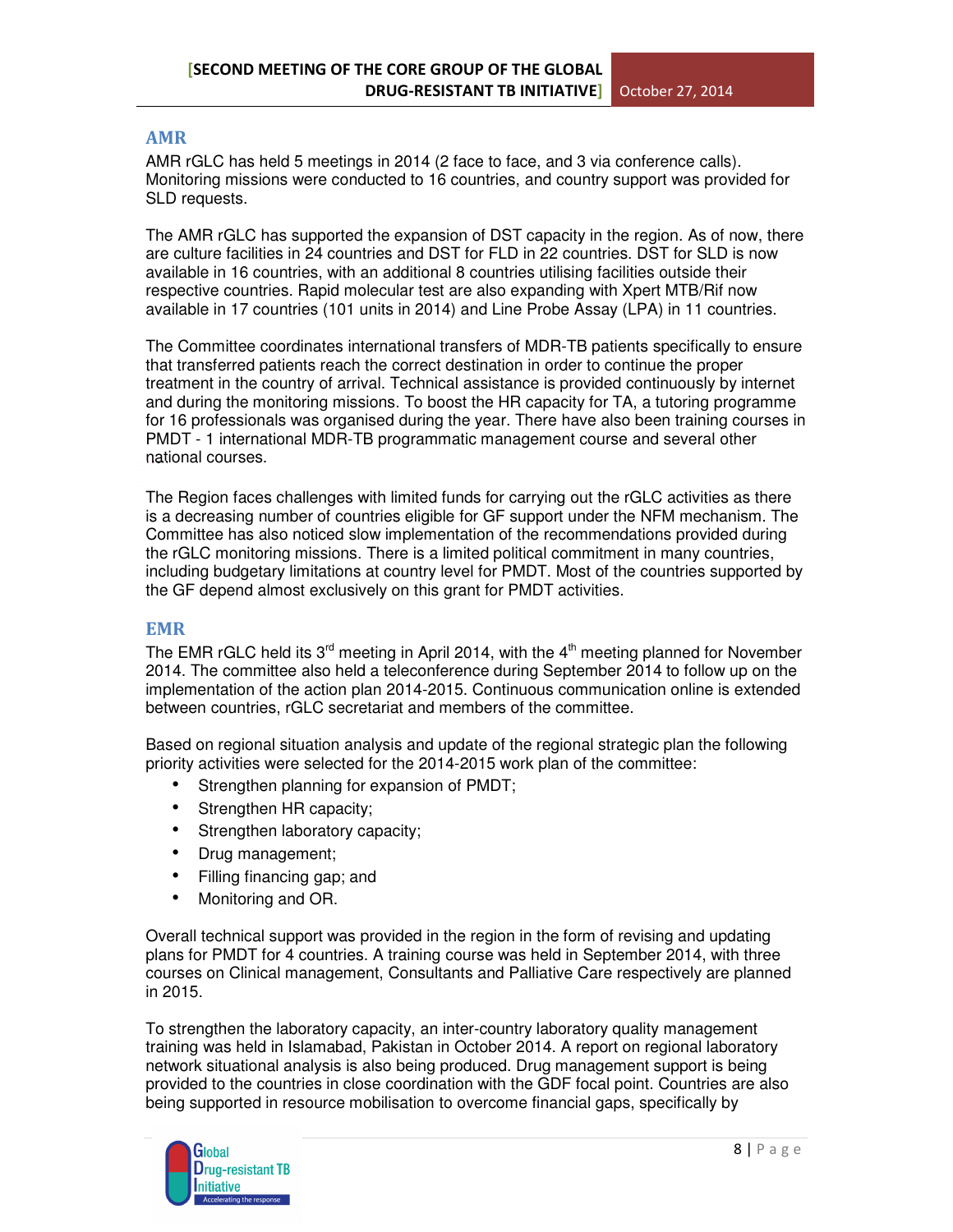supporting preparations of the Concept Notes under the GF's NFM.

In 2013, a total of 4,365 RR/MDR TB cases were diagnosed in the region out of which 393 were from new cases and 3,972 from previously treated cases. About 65% of these cases were initiated on treatment.

### EUR

The EUR rGLC has produced the 'Consolidated Action Plan to Prevent and Combat M/XDR-TB in the WHO European Region, 2011-2015'. A follow-up plan is under development, in line with the global End TB Strategy. The strategies included in the plan are:

- Prevent the development of M/XDR-TB;
- Scale up access to effective treatment;
- Scale up access to early diagnosis;
- Improve infection control;
- Strengthen surveillance;
- Expand management capacity of the programmes; and
- Address the needs of special populations.

It is estimated that the absolute number of MDR-TB cases are decreasing in the Region with about 8.4 cases/100,000 population estimated in 2013. However, the percentage of MDR-TB is still on the rise at 16.9% amongst new TB cases and 48.3% amongst the retreatment cases. Information relating to SLD DST remains limited as only a few countries provided data, altogether accounting for just 21% of all notified MDR-TB cases. Coverage of SL DST among the reporting countries was 52%. In total, 525 XDR−TB cases were detected, equating to 12.8% XDR amongst the MDR-TB cases with a SL DST result.

All high priority countries in the Region except Romania, reported use of Xpert MTB/RIF in 2013.

41 Member states maintain an electronic case-based data management system at least for MDR-TB patients at the national level.

Key contributions by rGLC Europe include:

- All High Priority Countries have country adapted M/XDR-TB plans;
- Inputs to workshop on efficient management tools in TB prevention and care;
- Assessing possible causes of loss-to-follow up within ongoing health care reforms;
- Inputs to country adapted infection control plans;
- Assessing underlying causes of lack to access of second line drugs;
- Contribution to the rational introduction of bedaquiline at country level through the consilium approach;
- Continue regional and country PMDT mentorship programme; and
- Close linkage and collaboration with other regional and global initiatives, such as GDI, GDF, ELI, childhood TB taskforce, GFATM and TBTEAM, thus strengthening synergies and effectiveness.

CG members expressed the wish to explore whether the GDI can communicate with the drug regulatory authorities of the respective countries the request that they establish CU or EA programmes, or give waivers, for the introduction of new drugs.

### WPR

WPR rGLC held its  $1<sup>st</sup>$  meeting for 2014 in April in Malaysia to discuss treatment of XDR-TB,

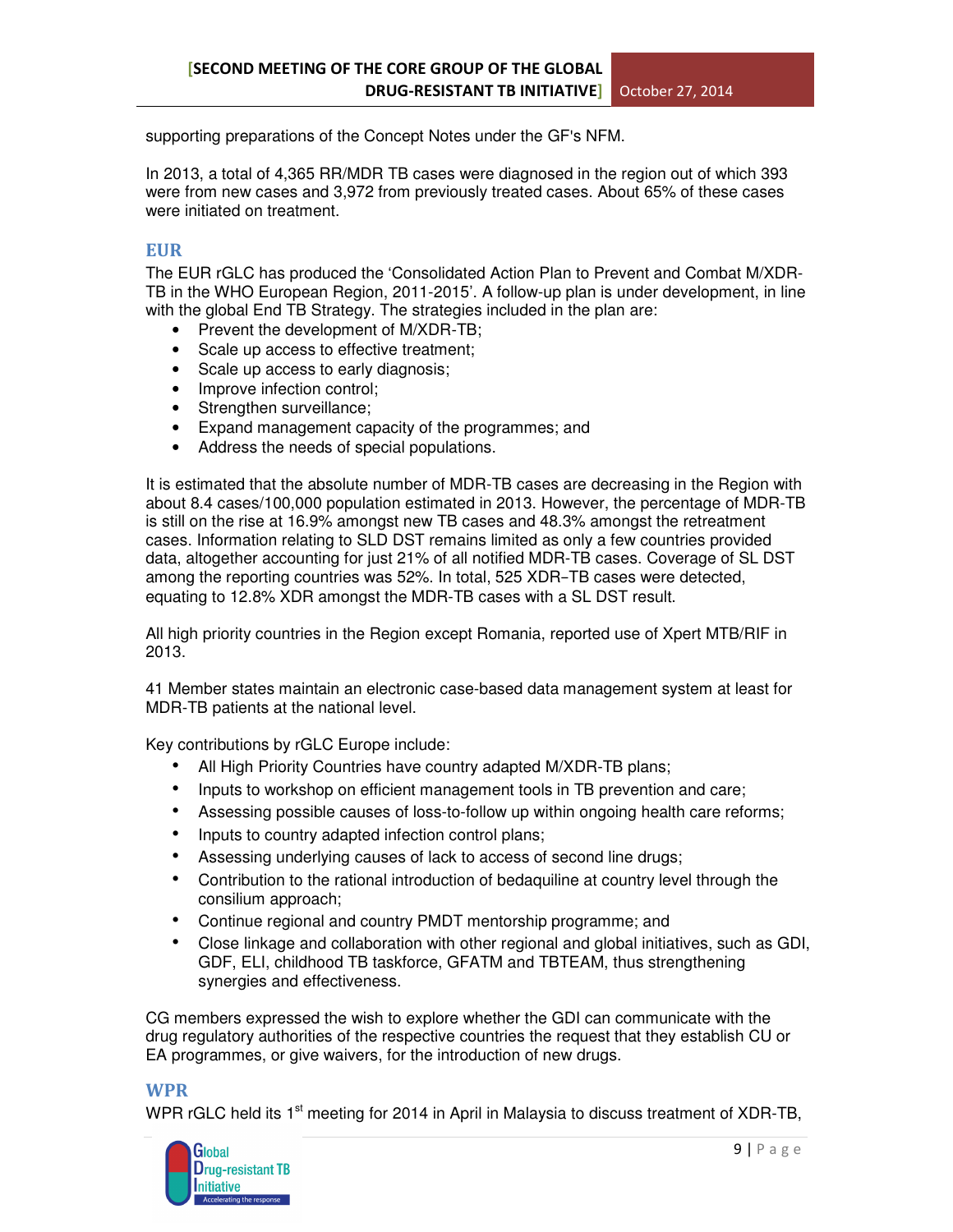updates on the shorter regimen and also to hold a workshop on PMDT for Malaysian stakeholders. The 2<sup>nd</sup> meeting is planned in December in Philippines, back to back with the Technical Advisory Group and NTP managers' meeting. During this meeting, there will be working group discussions with countries to identify their priority TA needs. Additionally, regular teleconferences have also been held.

Focused missions have been held in 6 countries in 2014. This includes PCC in Viet Nam, XDR – TB management in Mongolia, Clinical Audit in Cambodia, Pharmacovigilance in Laos and Xpert roll-out in Philippines. The annual mission to PR of China is planned for December 2014.

Other activities in the region include:

- Workshop on strengthening drug regulation in March 2014 where the drug regulatory authorities and NTP had joint discussions and identified priority actions;
- Workshop on Childhood TB Action Plans where Maternal and Child Health staff, Paediatricians, and NTP came together to discuss and develop the action plans;
- New drugs introduction in the Philippines and Viet Nam;
- Shorter regimen preparation workshop in Laos, the Philippines, and Viet Nam;
- Z-Mfx resistance surveillance in the Philippines; and
- Stock pile management for the Pacific Island countries and areas.

Papua and New Guinea (PNG) has been a recent focus country for the rGLC because of the reported high proportions of MDR− and XDR−TB cases. The emergence of resistance is being ascribed to a poorly performing NTP. The WPR rGLC was approached in July 2014 regarding management of 7 XDR−TB and 2 "pre−XDR-TB" cases. The rGLC reviewed all the available patient data and reports and expressed its deep concern on the current situation of MDR-TB management (and overall NTP performance) in PNG. With the current condition of the NTP, the rGLC is not in a position to recommend PMDT or individualized treatment on a national scale.

# Joint GDI and GLI CG session

A combined session of the Global Laboratory Initiative (GLI) CG and the GDI CG was held to discuss the issue of growing gaps between the number of MDR-TB cases detected and the numbers started on treatment. The session was addressed by Dr Mario Raviglione, Director WHO/GTB, who highlighted the five priority actions recommended by WHO to address the problem of MDR-TB, namely:

- Prevent the development of drug resistance through high quality treatment of drugsusceptible TB;
- Expand rapid testing and detection of drug-resistant TB cases;
- Provide immediate access to effective treatment and proper care;
- Prevent transmission through infection control; and
- Increase political commitment with financing.

Dr Thomas Shinnick, GLI Chair, presented a summary of activities undertaken by the GLI taskforces in the last year. He presented the GLI structure and governance process, which are very similar to those of the GDI. Regarding the formation and functioning of taskforces under the GLI, Dr Shinnick mentioned that all taskforces have adequate partner representation and defined deliverables with an established timeline. A project review process is always established and lead partner identified. He also presented the proposed priorities for GLI. The importance of alignment of the national strategic plan (NSP) with the national laboratory plan was highlighted in the presentation and that the Concept Note

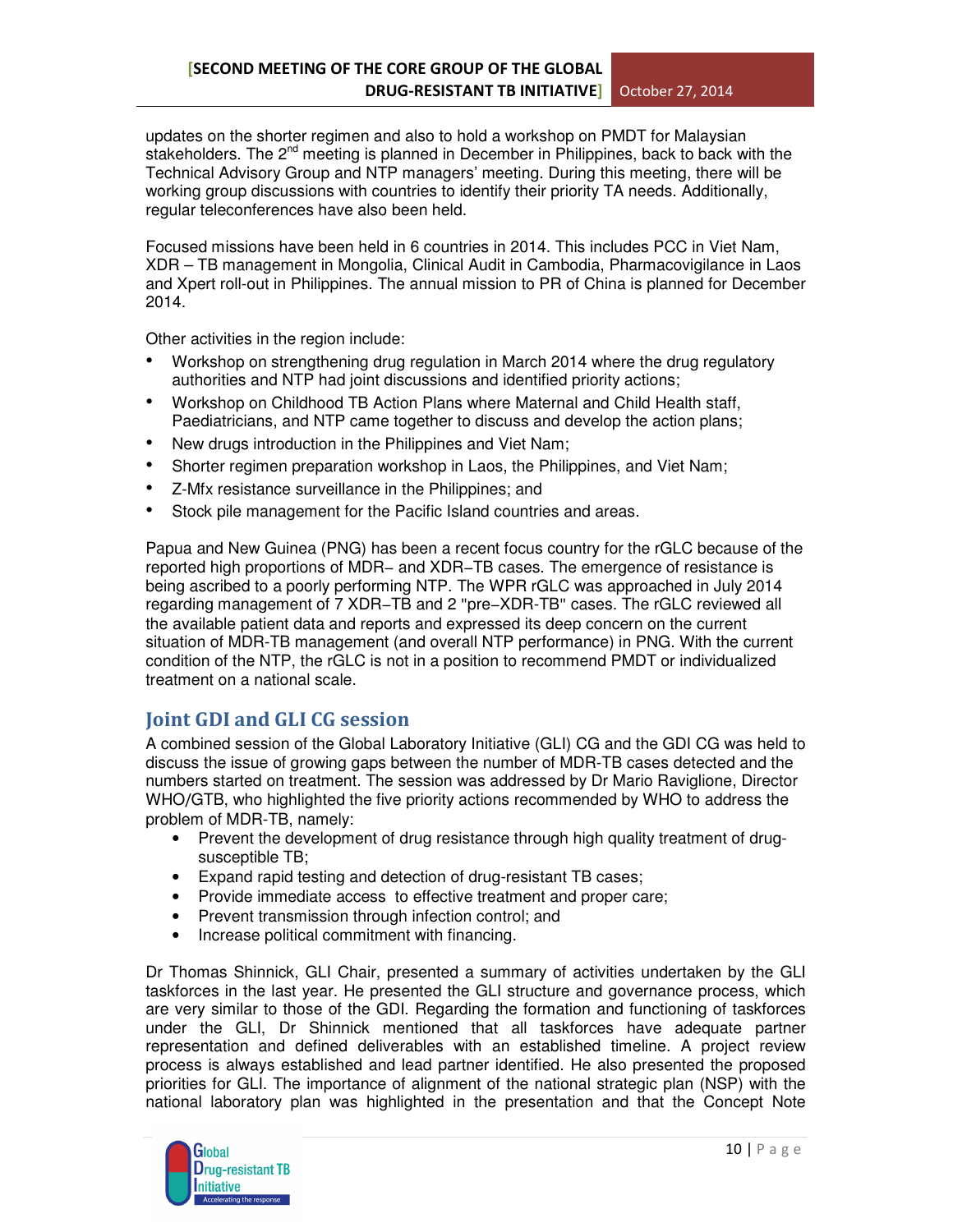developed by countries for GF support has to reflect country diagnostic needs among other PMDT issues.

In relation to the growing gap between the diagnosed and enrolled RR/MDR-TB cases, the joint group stated that some of the common identified challenges include:

- Unequal resource allocation for diagnosis and care of MDR-TB patients because of laboratory and programme planning in isolation;
- Diagnostic and treatment algorithms are not always clear to the treating clinicians and they are often not relying on Xpert/MTB Rif results even when the patient is found to be Rif resistant and wait for the culture & DST results before making any clinical decisions. Often the patients' selection criteria are not developed properly resulting in different interpretation of the final findings;
- Policy of hospitalisation in some countries at the start of treatment, but not with enough bed capacity to ensure prompt patient enrolment on treatment;
- Laboratory networking issues because of different location of microscopy, GeneXpert and culture & DST facilities; and
- Other health system issues, such as the disconnect between laboratory and NTP information systems

Ideas for joint GDI/GLI action discussed during the meeting included:

- Ensuring that National TB laboratory plans are incorporated in NSPs;
- Development of a training module for Clinicians and nurses on the utility and interpretation of Xpert MTB/RIF results;
- Development of guidance on forecasting diagnostic and treatment needs;
- Development of mHealth solutions to ensure laboratory results are linked with patient records including HIV status; and
- Establish updated diagnostic algorithms and specimen referral mechanisms.

The members had extensive discussions on field experiences and the possible reasons for the growing gap and suggested a few ideas. The joint action plan based on these ideas will be crystallised in coming weeks over e-mail, including possible formation of a task-force specifically for addressing this issue. The GDI and GLI core group members agreed that a joint advocacy strategy is needed to reduce the growing gap between diagnosis and treatment.

# Progress of the respective GDI task forces

Presentations were made by the 3 GDI taskforces on Advocacy, Patient Centred Care (PCC) and Research, regarding their accomplishment to date and possible future work. The task forces were formed after the discussions during the  $1<sup>st</sup>$  GDI CG meeting and became operational in August/September 2014.

1. The GDI taskforce for PCC is being led by Ms Gini Williams, ICN. The taskforce was established with the objectives of identifying gaps and priorities for development of additional practical tools for operationalising patient-centred PMDT. The taskforce will also look into ways and means to address urgent concerns regarding access to diagnosis and enrolment on treatment once diagnosed, high rates of loss to follow up and unknown treatment outcomes, and assist programmes in moving from hospital-based to community-based care. The taskforce will put together a repository of information and guidance on PCC.

The taskforce issued a call for membership through the GDI listserv in August 2014 and held its first teleconference in September. Requisite tools and materials have been gathered and it is expected that the repository will be created by the end of November 2014.

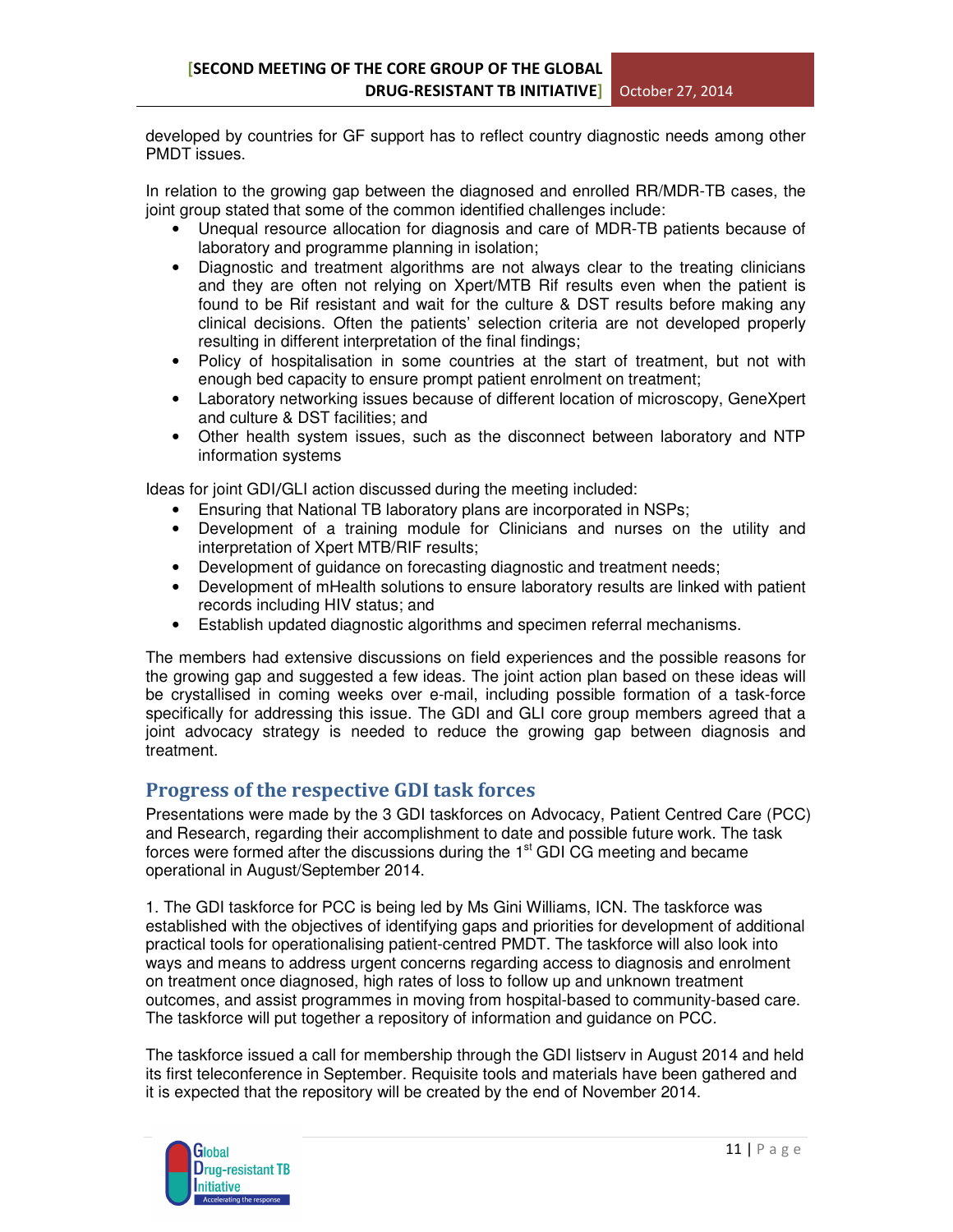A nurse consultant training is planned in Manila from 17 – 21 November 2014 in coordination with the WPR rGLC. The training will include practical exercises and site visits organised in collaboration with the Philippines NTP.

Subject to availability of funds, the PCC taskforce intends to organise following activities in  $2015$ 

- Management of repository plus development of practical tools for assessment, planning and implementation of patient-centred PMDT;
- Advocacy to ensure patient-centred PMDT is properly planned and funded within scale-up activities; and
- Nurse consultant training in all remaining regions, starting with AFRO and EURO.

2. The advocacy taskforce being led by Dr Dalene von Delft presented the work and plans of the Human Spirit Project being undertaken by the taskforce. The Human Spirit Project aims to promote a world with zero deaths, zero disease, and zero suffering due to tuberculosis and drug-resistant tuberculosis and reducing burden of disease in the patient, family, and community. It aims to accomplish this by messaging through the use of online short films, a comprehensive and informative website, and using the social media and screenings

The project has developed a key message line – 'PSsssssssssT! It's an emergency!' based on the principles of Prevent DR−TB, Swifter diagnosis, Stronger, Safer, Simpler, Shorter, Scalable Systematic, Sustainable, Stigma free, Socio-economically supported Treatment. The advocacy task force has also produced a short advocacy film for screening. The film will be screened for the first time at a meeting immediately after the CG meeting.

Based on the current work, potential future projects for the taskforce include:

- Unmask stigma;
- TB in health care workers/ infection control;
- Human spirit project expansion screenings, stories;
- Kick TB & HIV Russia FIFA 2018; and
- Ask?
- •

3. The GDI Taskforce on Research is led by Dr Agnes Gebhard, KNCV and Dr Chen Yuan Chiang, The Union. Three priority tasks were decided upon by the Research task force and the update on progress to date is as below:

**Task 1** - Develop a prioritized research agenda related to PMDT scale-up. The task force is building on the work done by the former MDR−TB research subgroup, led by Carol Mitnick and Susan van den Hof. Through an announcement on the GDI listserv, a wider range of interested members were recruited to the current work. This was followed by creation of an inventory of the information yielded by the global consultation for the new global PMDT research agenda conducted from the end of 2013 to early 2014 under the leadership of "Resist TB". A wide range of resources were consulted including relevant documents produced by CDC, ECDC, MSF, NIAID, Stop TB Partnership and WHO,

The list was circulated to the TF members who were asked to select and rank the top 5 within:

- Laboratory support (10 questions);
- Treatment strategy (7 questions);
- Programmatically relevant research (18 questions);

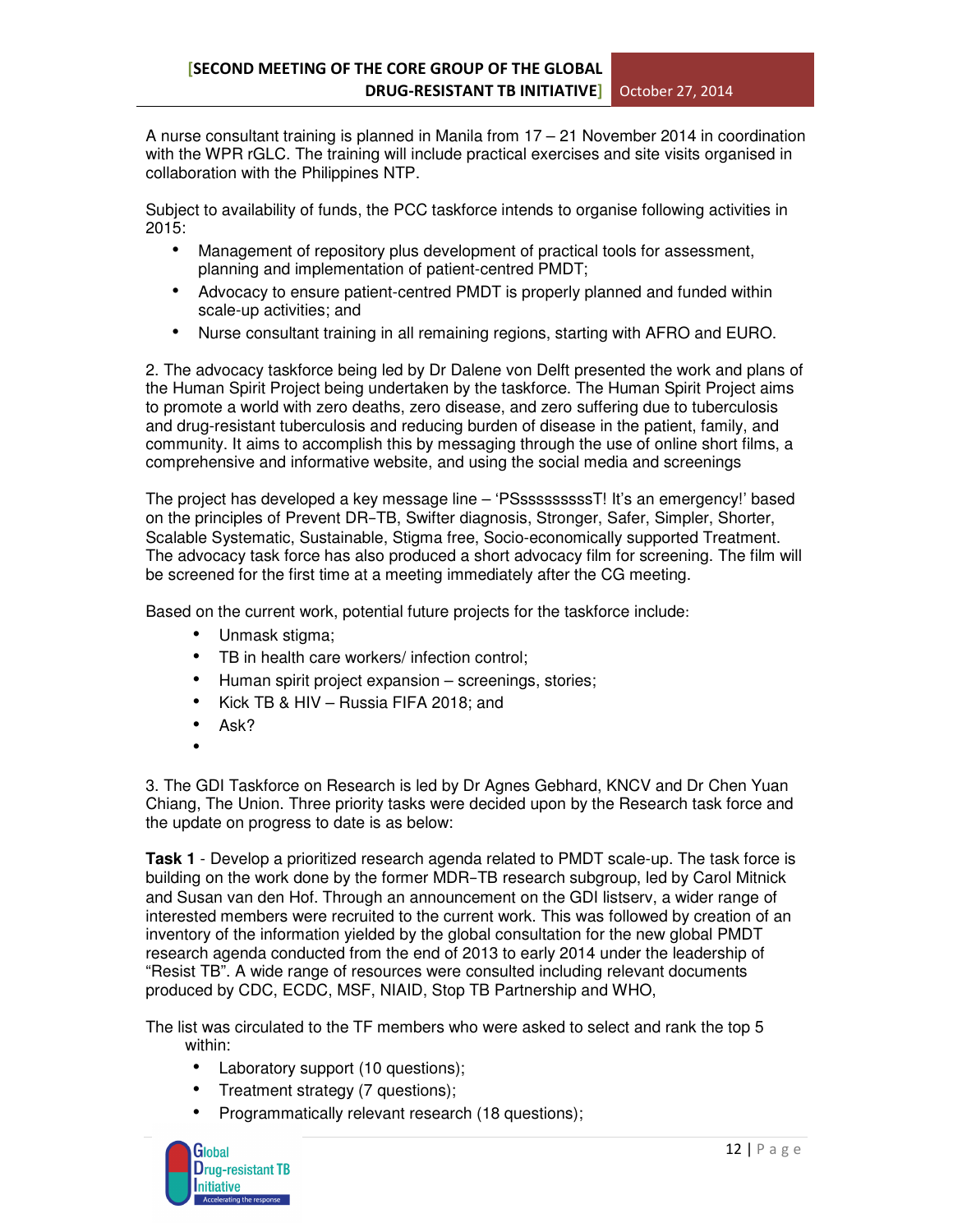- Epidemiology (13 questions); and
- Management of contacts (8 questions).

Next steps for the draft prioritised agenda:

- Disseminate among the CG and the wider TF membership for comments;
- Revise the draft:
- Present final draft prioritized research agenda to the GDI GC for endorsement; and
- Submit for publication in a peer reviewed journal.

The CG members requested the TF to have another look at the research categories as they appear to be too broad and hence may miss some of the relevant topics.

**Task 2**: Preparation of information on ongoing DR-TB research activities. An e-mail group was made of members of the Resist-TB research group (derived from the former research subgroup of the Stop-TB MDR WG) and all GDI members who expressed interest to the GDI secretariat and/or the TF that they would like to be a member of this task force, and of individuals suggested by GDI CG members of being involved in PMDT-relevant research. A questionnaire was sent out to the people on the list to request information on ongoing research related to PMDT, and asking for more contacts of people / groups doing relevant research for the overview. Mails were also sent to RESIST-TB research group (former research subgroup of MDR-TB WG), TB Alliance, ACTG, LSHTM, MRC, TBPANNET/TBNET, EDCTP, Otsuka, Janssen and others. The TF members also crosschecked the results with trial group websites: RESIST-TB, TB Alliance, TBTC, ACTG.

5 broad categories of research were identified: Laboratory Support, Treatment Strategy, Programmatically Relevant Research, Epidemiology and Management of Contacts.

Next step: adjustments to be made following the upcoming Clinical Trials meeting in December 2014.

**Task 3:** Develop a generic operational research protocol for shorter DR-TB regimens The first draft of the protocol was developed by Chiang Chen-Yuan and Arnaud Trébucq. The draft was reviewed by colleagues from MSF, KNCV, WHO and a number of other independent experts.

The protocol is now being shared with GDI CG members with the specific question of whether the protocol is sufficiently generic to allow for local adaptation, and to encourage harmonization of study methodology, for comparability of the primary and secondary study results. It was clarified that the protocol is not meant to be a handbook or recommendation on shorter regimens, but rather a guidance note with reference to relevant documents.

# TB Infection Prevention and Control (IC) sub-group discussions and request to GDI

Dr Carrie Tudor, vice-chair of the IC sub-group, presented the outcomes of the latest IC sub−group CG meeting and the background to its request to move under the GDI umbrella. At its recent meeting, the IC sub−group had identified its mission and strategic priority areas, and has now begun to develop a strategy focusing on global TB transmission prevention and control measures.

There was unanimous agreement amongst the GDI CG members to the request of the IC

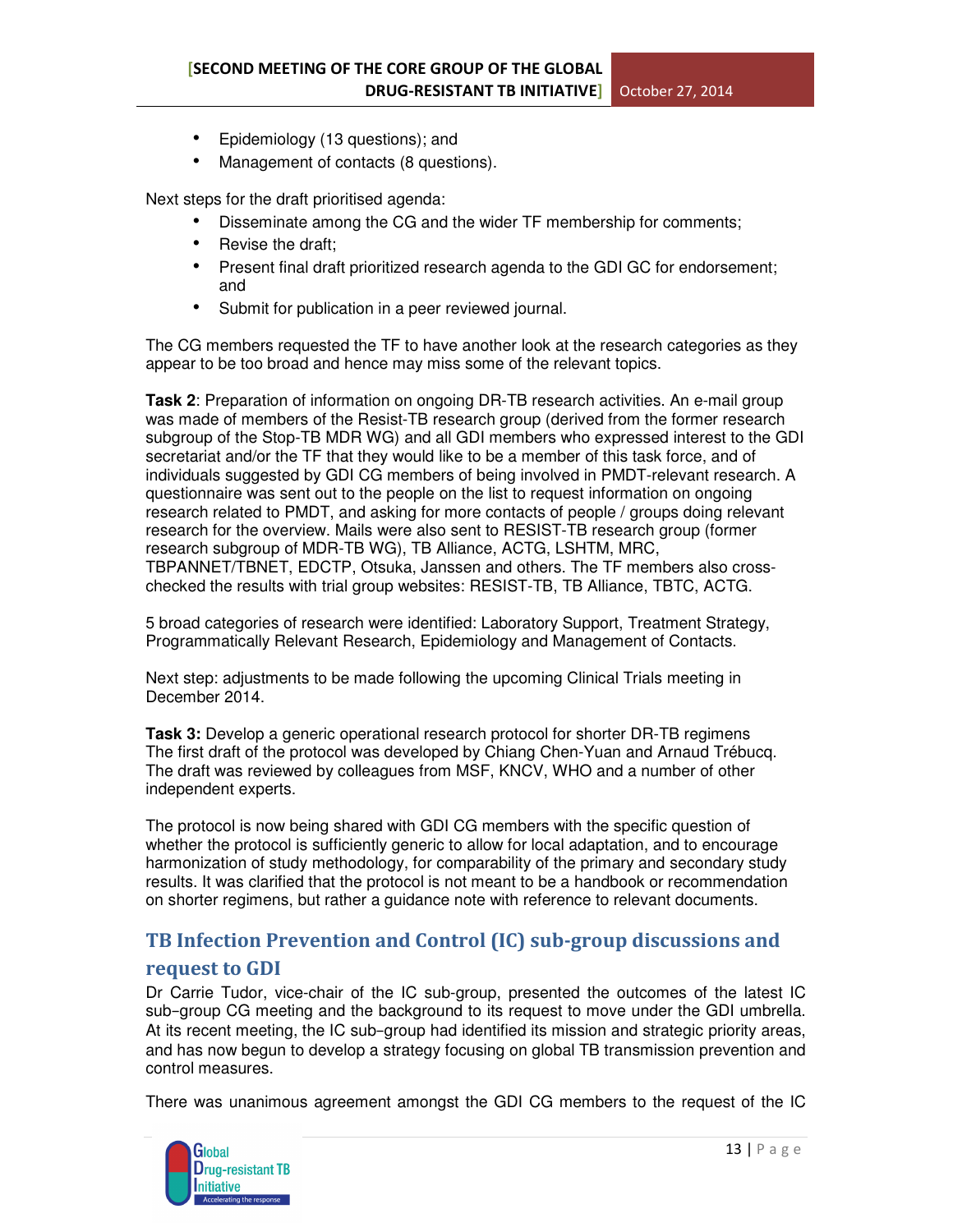sub−group to move under the GDI umbrella and to provide a seat to the IC sub-group on the CG. The operational modalities and future functioning of the IC sub-group need to be discussed at a later date.

# Strengthening communications within and outside the GDI

This session discussed the strengthening of communications within and outside the GDI. The issue had been highlighted in the recent evaluation report of the GLC MoU undertaken by the Global Fund. The members were reminded that the Secretariat is maintaining the GDI website (http://www.stoptb.org/wg/mdrtb/), is regularly sharing information through the GDI listserv with over 300 subscribers, has published the  $1<sup>st</sup>$  newsletter, and maintains close links with the GLI Secretariat.

However web-space needs to be provided for the taskforces on the GDI website to share documents and tools, reporting from the rGLCs on their activities to the GDI Secretariat needs to be improved for donor reporting, increased interaction between the rGLCs and Regional partners and funding agencies, and strengthening communication with the other TBP working groups.

The CG members agreed to work on this aspect after reviewing the GLC MOU evaluation report that is expected to be available for dissemination by the end of November 2014.

# Development of GDI business plan

The final session discussed the GDI "Business Plan". It was proposed by the Secretariat that rather than a "Business Plan" it could be called a "costed Global Framework for scaleup of MDR-TB services". The majority of CG members felt that the plan needed to spell out where we want to be with regard to PMDT expansion both in the short term and the long term (10 year period) i.e. have a big vision for diagnosis, treatment and all elements of care, what resources will be required, and how all partners can be brought into the envisaged required activities. The envisaged activities should not be limited just to what the CG members can do, but that the agreed activities can be layered to what the CG members can do and also what can be done by the various other stakeholders. GDI CG members could chose to lead specific work areas, but the actual taskforce lead could be outside the CG members. The plan should include innovative and strategic activities that all partners can buy into.

It was agreed that the global transition framework developed in 2010/11 needs to be reviewed, and any lessons learnt can be utilised to inform a concrete action plan for the GDI. It was proposed that a small group of GDI CG members could meet in early 2015 to provide shape to the proposed GDI plan.

# Recommendations and follow-up action points

- 1. Convene in early 2015 a small group of CG members to develop a draft of the GDI "costed Framework" document.
- 2. GDI CG to seek representation on the taskforce working on the next Global Plan to Stop TB development to ensure adequate inclusion of MDR-TB activities and budget calculations after having produced the global framework as discussed above.
- 3. GDI secretariat to discuss with relevant staff in WHO GTB about the funding gap calculations for global MDR-TB scale-up, and to share the concerns of the CG members and revert to the CG with clarifications.
- 4. The GDI and GLI Chairs, and respective Secretariats to coordinate the finalisation of a set of proposed joint GDI/GLI activities. These are then to be shared with the respective CGs for further discussion, inputs and agreement.

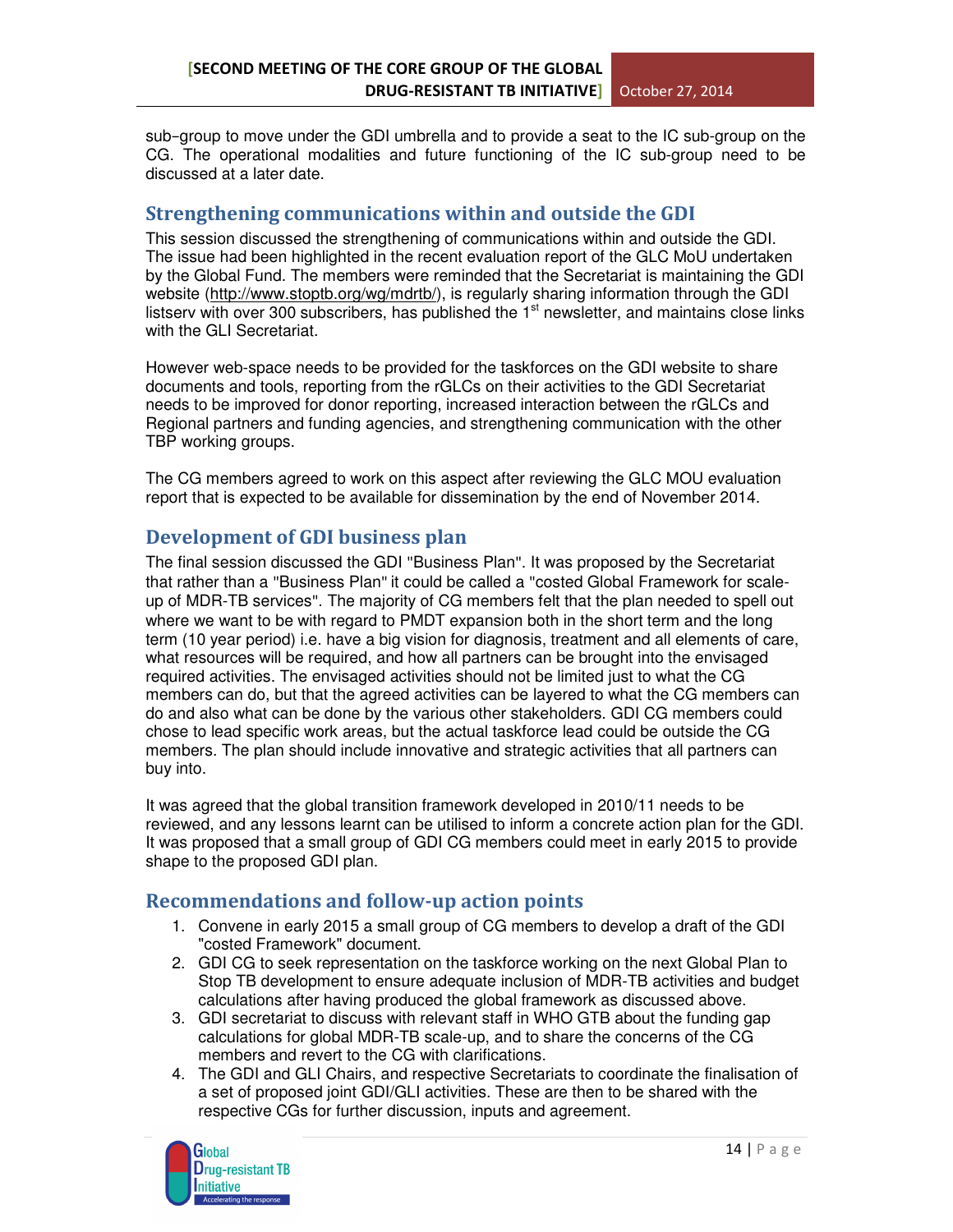- 5. Further discussion is needed on the following documents/tools which may be useful to align diagnostic and treatment services:
	- a. Checklist of criteria to evaluate NSPs for linkage between the laboratory and programme;
	- b. Laboratory network development guide;
	- c. The TB laboratory consultants guide being developed by the GLI could have sections on alignment;
	- d. Case studies providing rationale for alignment;
	- e. Clear guidance on how to deal with discordant results and their dissemination;
	- f. Joint advocacy with message that no diagnosis should go without treatment;
	- g. Working with relevant experts for mHealth solution to ensure lab results are linked with patient records including HIV status; and
	- h. GDI supporting the development of Clinicians and Nurses modules for interpretation and use of Xpert MTB/RIF results.
- 6. To explore with the TBP Secretariat the administrative processes that need to be completed for the IC subgroup to move under the GDI umbrella and to provide the IC sub−group with a seat on the GDI CG;
- 7. To start preparations for the 2015 Annual GDI Forum in late April 2015;
- 8. Start preparations for the  $2^{nd}$  newsletter of the GDI. All GDI CG members to send ideas and stories for the next newsletter;
- 9. Consider allocating time for one rGLC during each of the CG teleconference to discuss their specific issues in details and how the GDI can support the respective rGLCs;
- 10. GDI Chair to seek clarification of the future of the Working Groups and funding for 2015 GDI activities from TBP Secretariat;
- 11. Invite CG members to contribute to WHO's guideline development processes to be undertaken in 2015; and
- 12. GDI CG members to provide feedback within one month on:
	- a. Draft generic protocol for introduction of shorter regimen for MDR-TB;
	- b. Draft prioritized research agenda; and
	- c. Overview of the ongoing research.

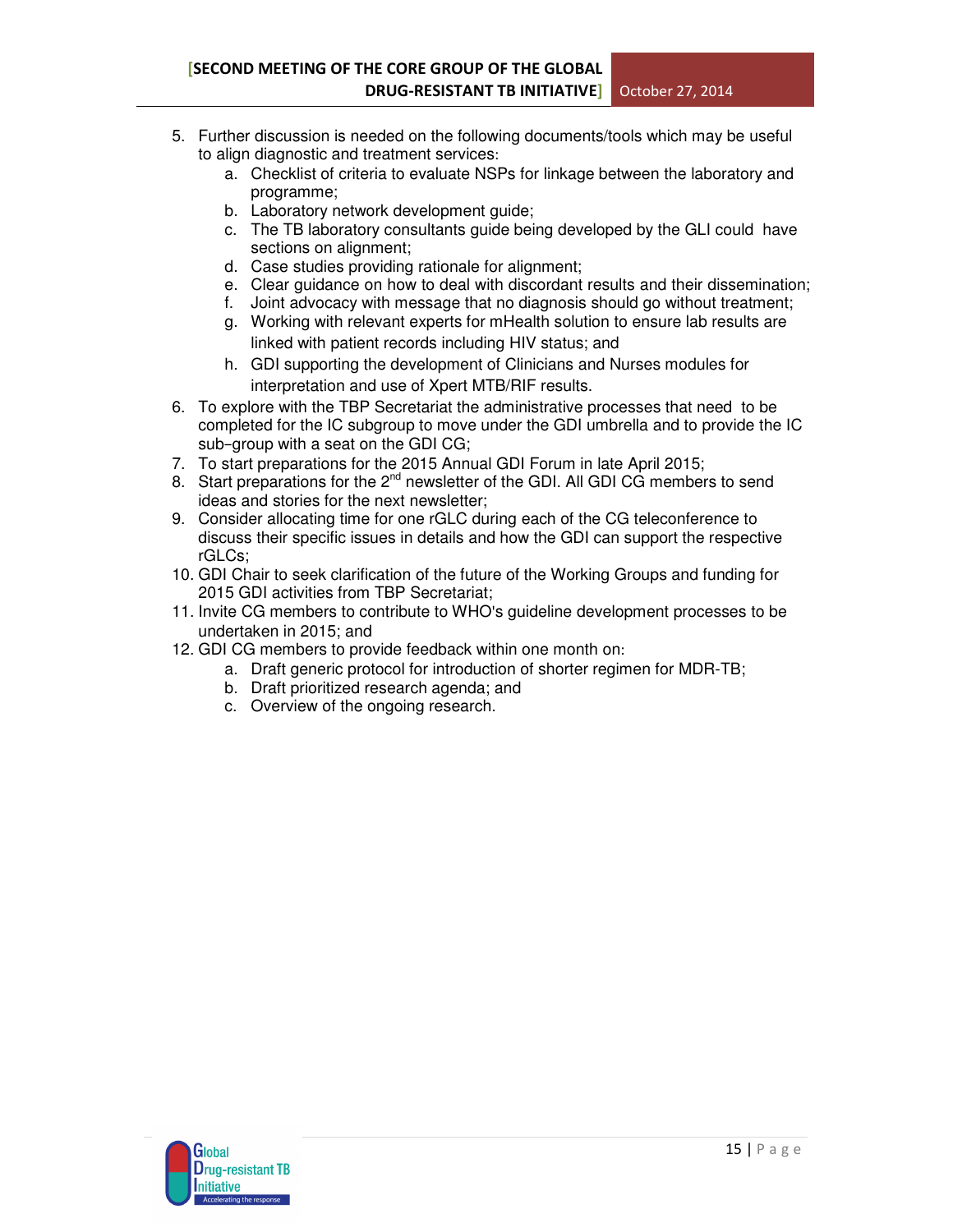# Annex 1: Agenda

| <b>Annex 1: Agenda</b>                 |                                                                                                                                                                                                                                                             |                                                                   |  |
|----------------------------------------|-------------------------------------------------------------------------------------------------------------------------------------------------------------------------------------------------------------------------------------------------------------|-------------------------------------------------------------------|--|
| <b>Chair: Charles Daley</b>            |                                                                                                                                                                                                                                                             |                                                                   |  |
| $08.30 -$<br>08.45                     | Welcome<br>Meeting objectives and declaration of interests                                                                                                                                                                                                  | <b>GDI Secretariat (FW)</b>                                       |  |
| <b>Session 1</b><br>$08.45 -$<br>09.15 | Objective: To follow up on recommendations made and<br>action points agreed upon during 1 <sup>st</sup> GDI CG meeting in<br>May 2014, and subsequent monthly teleconferences<br>Report from the GDI Secretariat<br><b>Discussions</b><br>$\bullet$         | <b>GDI Secretariat (FW)</b><br><b>ALL</b>                         |  |
| <b>Session 2</b><br>$09.15 -$<br>10.30 | Objective: To provide an update on progress in scale up<br>of MDR-TB services and care, and updates on new<br>policies                                                                                                                                      |                                                                   |  |
|                                        | Updates from WHO 2014 Annual Global TB and<br>on new policies, including introduction of new<br>drugs                                                                                                                                                       | GTB/LDR & PSI (DF / EJ /<br>CL)                                   |  |
|                                        | Updates on implementation of regional plans,<br>and activities and progress of the rGLCs                                                                                                                                                                    | Chairs of the 6 rGLCs                                             |  |
| 10.30 - 11.00 Coffee                   |                                                                                                                                                                                                                                                             |                                                                   |  |
| <b>Session 2</b><br>ctd $11.00 -$      | Updates on implementation of regional plans,<br>$\bullet$<br>and activities and progress of the rGLCs ctd                                                                                                                                                   | Chairs of the 6 rGLCs                                             |  |
| 11.30                                  | <b>Discussions</b>                                                                                                                                                                                                                                          | <b>ALL</b>                                                        |  |
| <b>Session 3</b><br>$11.30 -$<br>13.00 | <b>Combined GLI and GDI meeting</b><br>GLI experience on operationalizing taskforce/s<br>$\bullet$<br>work plan and lessons learned                                                                                                                         | GLI (TS)                                                          |  |
|                                        | Joint activities to align diagnostics and treatment<br>Discussions                                                                                                                                                                                          | GLI (TS) / GDI (CD)<br><b>ALL</b>                                 |  |
| 13.00 - 14.00 Lunch                    |                                                                                                                                                                                                                                                             |                                                                   |  |
| <b>Session 4</b><br>$14.00 -$<br>15.30 | Objective: To provide an update on the progress of the<br>respective GDI Task Forces, and the request of the<br>Infection Control (IC) sub-group<br>Progress of the respective GDI Task Forces<br>Request of IC sub-group to move to the GDI<br>Discussions | <b>Task Force Leaders</b><br>Co-Chair, IC sub-group<br><b>ALL</b> |  |
| 15.30 - 16.00 Coffee                   |                                                                                                                                                                                                                                                             |                                                                   |  |
| <b>Session 5</b><br>$16.00 -$<br>16.45 | Objective: To strengthen communication within GDI<br>(including rGLCs), and between the GDI and partners<br>including the GF                                                                                                                                |                                                                   |  |
|                                        | Issues with communication between the various<br>components of the GDI<br>Discussion<br>٠                                                                                                                                                                   | <b>GDI Secretariat (VB)</b><br><b>GDI</b> members                 |  |
| <b>Session 6</b>                       | Objective: To discuss the GDI "Business Plan" and GDI                                                                                                                                                                                                       |                                                                   |  |
| $16.45 -$                              | work plan for 2014-15                                                                                                                                                                                                                                       |                                                                   |  |
| 17.30                                  | Potential scope and audience of the GDI<br>"Business Plan" and GDI work plan for 2014-15                                                                                                                                                                    | Chair (CD)                                                        |  |
|                                        | <b>Discussions</b>                                                                                                                                                                                                                                          | <b>ALL</b>                                                        |  |
| $17.30 -$<br>18.00                     | Wrap up and next steps<br>Other business                                                                                                                                                                                                                    | Chair (CD)                                                        |  |

FW Fraser Wares **DE** Dennis Falzon<br>
EJ Ernesto Jaramillo **DE CONSTANT CONTE** EJ Ernesto Jaramillo CL Christian Lienhardt<br>
TS Tom Shinnick CD Charles Daley

TS Tom Shinnick<br>
VB Vineet Bhatia

Vineet Bhatia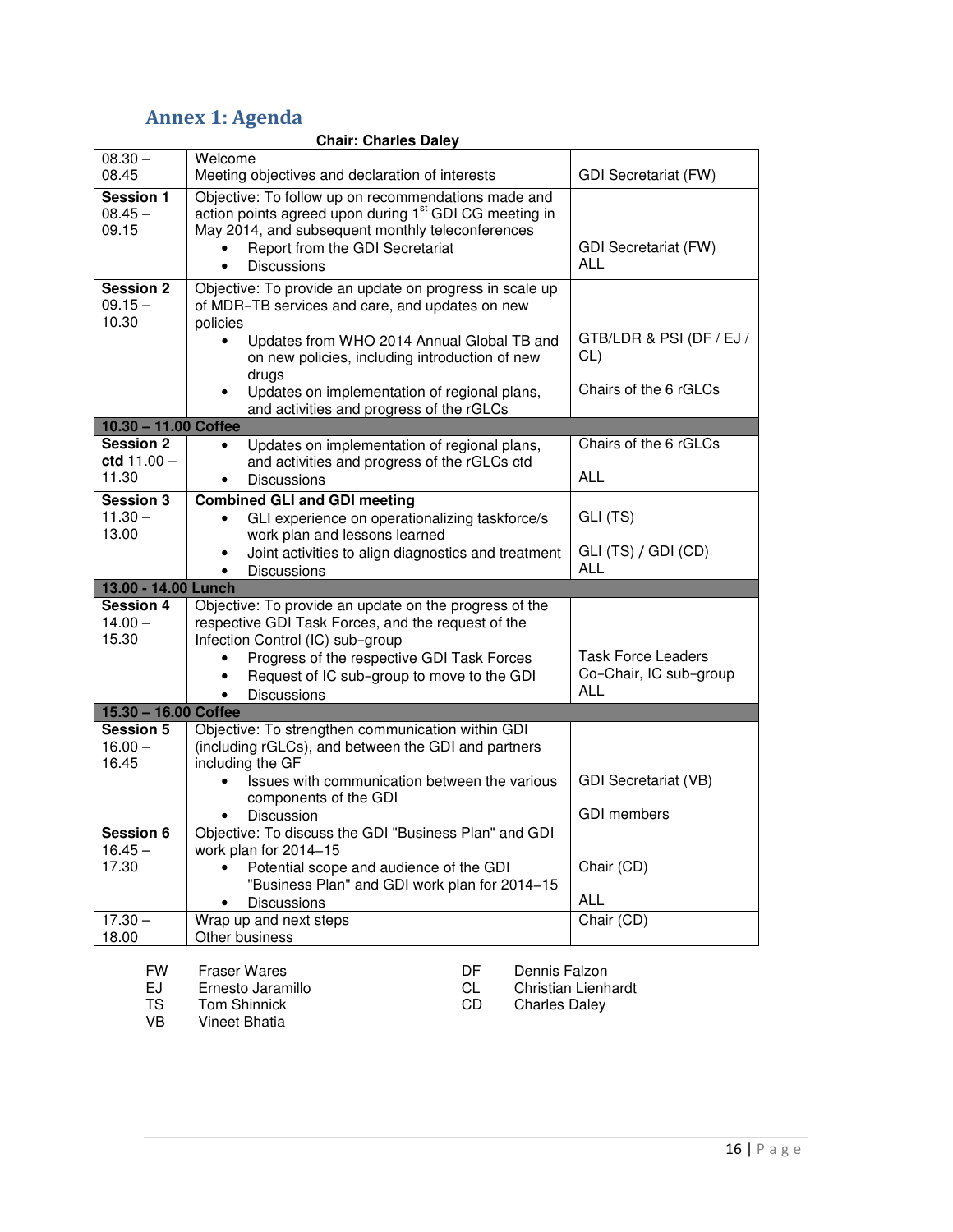# Annex 2: List of Participants

### **GDI Core Group**

### **1. Raimond Armengol**

Chair, AMR rGLC Consultant, Tuberculosis Control and Prevention International Union Against Tuberculosis and Lung disease (The Union) c/o Colado 4, 27611 Paradela SPAIN

### **2. Amy Bloom**

US Agency for International Development GH/OHIV/TLRD5.10.45, 5th Floor, RRB 1300 Pennsylvania Ave Washington, DC UNITED STATES OF AMERICA

### **3. Chen-Yuan Chiang**

**Director** Department of Lung Health and NCDs The Union 68, bd Saint-Michel 75006 Paris FRANCE

### **4. Daniela Maria Cirillo**

Head, Supranational Reference Laboratory Fondazione Centre San Raffaele Via Olgettina, n. 60 20132 - Milano ITALY

### **5. Charles Daley**

Chief, Division of Mycobacterial and Respiratory Infections National Jewish Health 1400 Jackson Street Denver, CO 80206 UNITED STATES OF AMERICA

### **6. Dalene von Delft**

TB Proof c/o Vergelegen Mediclinic Somerset West SOUTH AFRICA

### **7. Essam Elmoghazy**

Chair, EMR rGLC National TB Programme Heliopolis, Cairo EGYPT

# **8. Agnes Gebhard**

Senior Consultant PMDT UNIT Knowledge, Research and Policy KNCV Tuberculosis Foundation Parkstraat 17, PO Box 146 2501 CC The Hague THE NETHERLANDS

#### **9. Saira Khowaja**

Director, Program Development Interactive Research & Development Suite 508, Ibrahim Trade Tower Main Sharrah−e−Faisal 75350 - Karachi PAKISTAN

### **10. Andrey Olegorich Maryandyshev**

Chair, GLC\Europe Head of the Phthisiopulmonology Department Northern State Medical University Troitsky 51 163061 - Arkhangelsk THE RUSSIAN FEDERATION

### **11. Lee B. Reichman**

Chair, WPR rGLC Executive Director New Jersey Medical School Global Tuberculosis Institute (UMDNJ) PO Box 1709, 225, Warren Street 07101-1709 - Newark, NJ UNITED STATES OF AMERICA

### **12. Kuldeep Singh Sachdeva**

Additional Deputy Director General Central TB Division Directorate of General Health Services Ministry of Health and Family Welfare Government of India Nirman Bhawan New Delhi – 110108 INDIA

#### **13. Rohit Sarin (Apologies)**  Chair, SEAR rGLC

Director,